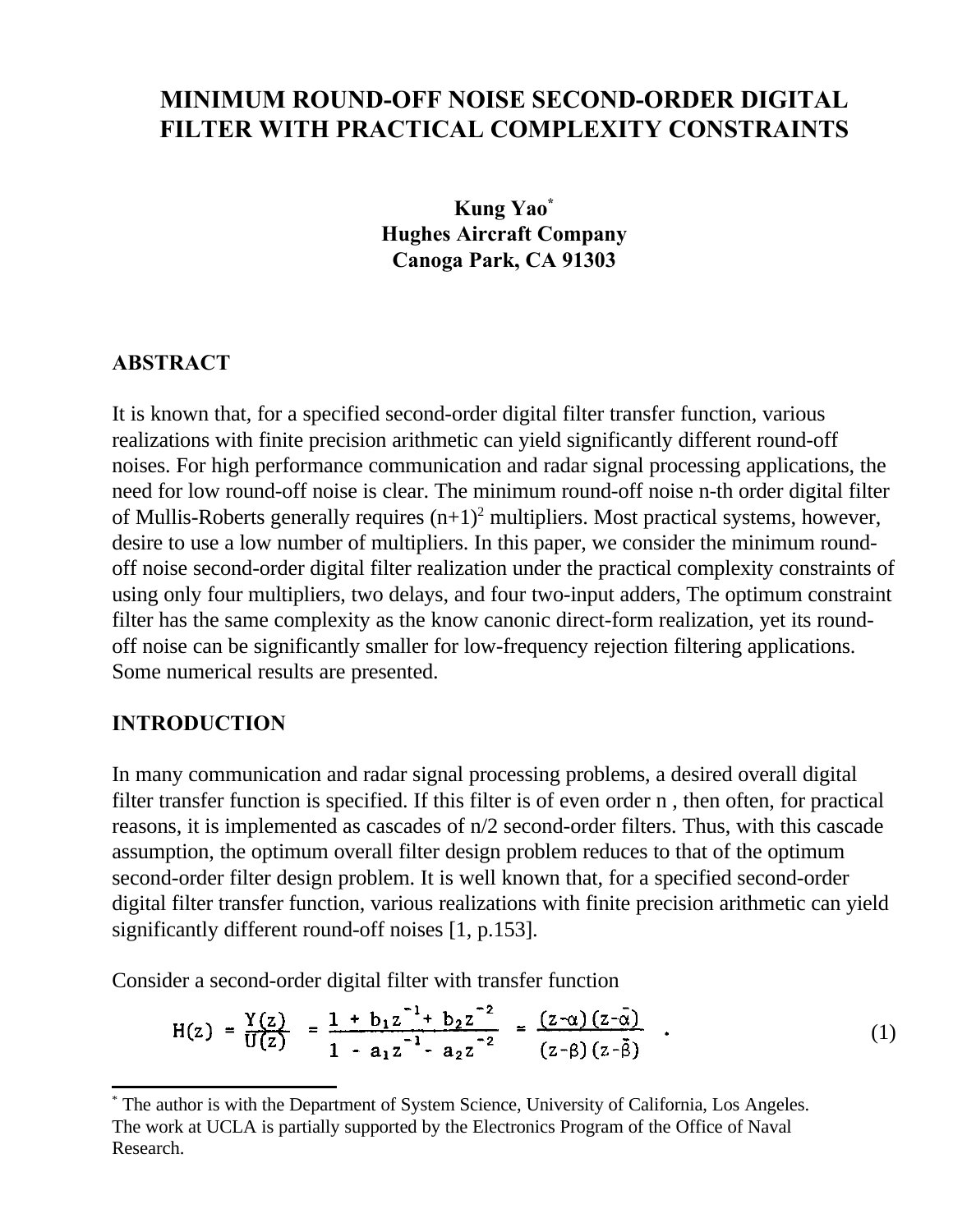If all the filter coefficients  $\{b_1, b_2, a_1, a_2\}$  are real-valued, then the zeros  $\{\alpha, \bar{\alpha}\}\$  and poles  ${\{\beta,\beta\}}$  form complex conjugate pairs. A commonly encountered topological realization of (1) is the canonic direct form II given in Fig.1. In the next section, a multiplicative roundoff quantization noise model for this realization is discussed. Then, minimum round-off noise realizations with and without complexity constraints are considered.

## **ROW-OFF NOISE MODEL**

In a digital filter that uses fixed-point arithmetic, additions introduce no error when no overflow occurs. However, the multiplication of two words of  $B_1$  and  $B_2$  bits generally yields a new word of  $B_3 = (B_1 + B_2)$  bits. If  $B_3$  is greater than the allowed processor wordlength B , then some word-reducing operation such as rounding or truncation must be used. In this paper, we will use only rounding operations.

While the multiplication-rounding of two given finite-length words is a deterministic nonlinear operation, complete deterministic analysis of all rounding operations in a processor is essentially too complicated for practical consideration. Thus, a simpler random linear model is used to replace the finite-word multiplication and rounding operation by an infinite-precision multiplication followed by an additive random round-off noise. Thus, the linear random round-off noise model, as applied to Fig.1, is shown in Fig. 1'.

Clearly, there are many possible ways to model the round-off noise e of the multiplierrounding operations. The simplest models that have been used include the assumptions [1, p.415; p.310]:

- 1. The round-off noise  $e_i$  of the i-th multiplier-rounding operation is a zero-mean uniformly distributed random variable on  $[-q/2, q/2]$  of variance  $\sigma_{e^2}^2 = q^2/12$ , where  $q = 2$  ( $2^{n+1}$ , and  $B_i$  is the i-th processor wordlength including the sign bit.
- 2. The noise  $e_i$ , modeled as a function of time, is a zero-mean wide-sense stationary white random sequence with uniform spectral density of  $\sigma_{\mathbf{e_i^2}}^2$  on  $[-\pi,\pi)$ .
- 3. Any two different noise sources  $e_i$  and  $e_j$  are uncorrelated for all times.
- 4. Each noise source  $e_i$  is uncorrelated with the input data sequence.

Let  $H(z)$  be the transfer function of the filter given by Fig. 1'. Then, the total round-off noise variance at the output is given by

$$
\sigma_{T}^{2} = \sum_{i=1}^{2} \sigma_{b}^{2} + \frac{1}{2\pi} \int_{-\pi}^{\pi} |H(e^{i\theta})|^{2} d\theta \sum_{i=1}^{2} \sigma_{a}^{2}.
$$
 (2)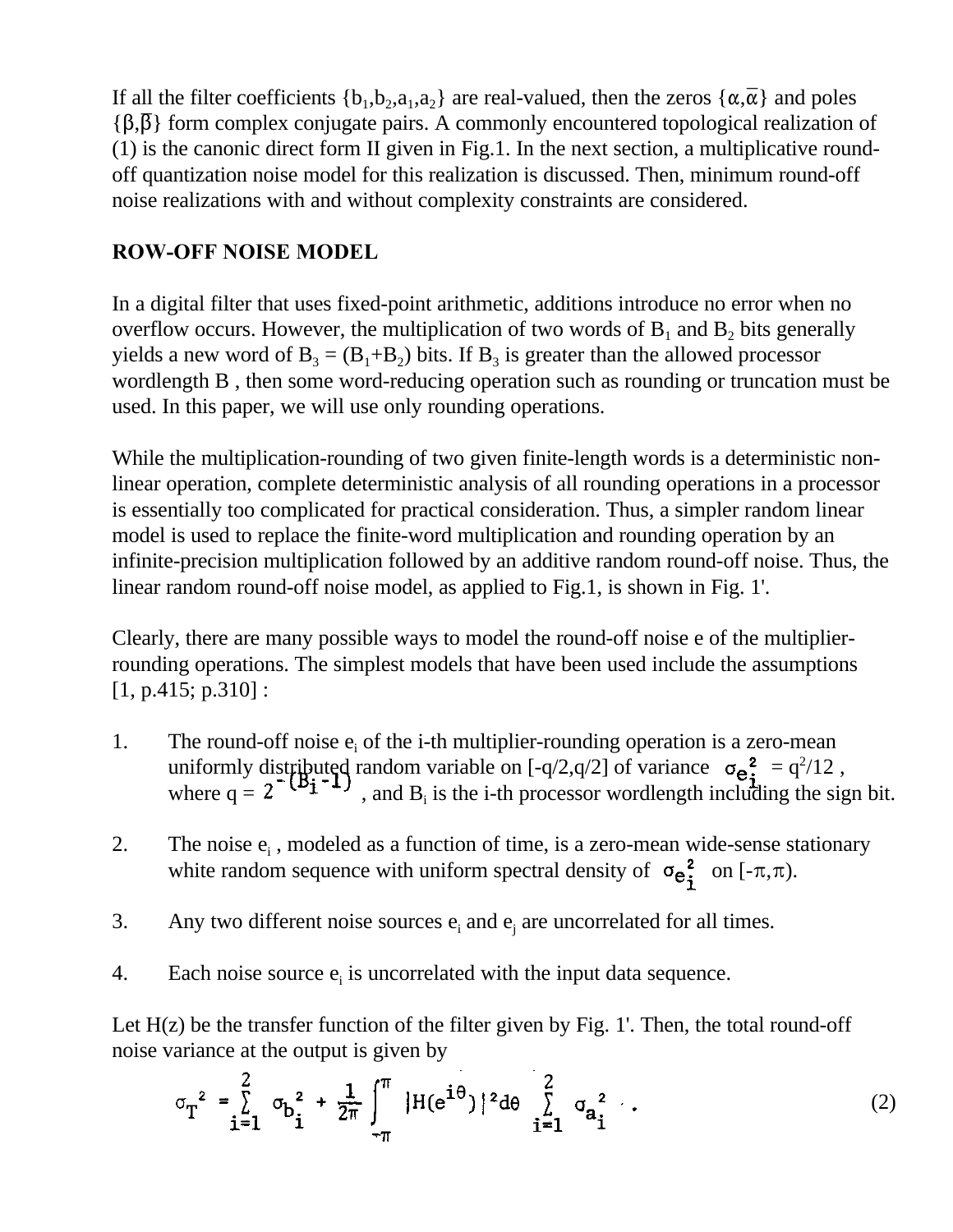In (2), if any  $a_i$  or  $b_i$  is an integer, then the corresponding  $\sigma_a^2$  or  $\sigma_b^2$  is zero. Furthermore, if all rounding operations are done to B bits, and all multipliers are nonintegers, then (2) reduces to

$$
\sigma_T^2 = \sigma^2 \{ 2 + \frac{2}{2\pi} \int_{-\pi}^{\pi} |H(e^{i\theta})|^2 d\theta \}, \qquad (3)
$$

where

$$
\sigma^2 = q^2/12 \qquad , \qquad q = 2^{-(B-1)} \qquad . \tag{4}
$$

From (2) or (3), it can be seen that the effect of the output round-off noise depends not only on the processor wordlengths B<sub>i</sub> or B through  $\sigma_{a}^{2}$  and  $\sigma_{b}^{2}$ , but also on the transfer function H(z). Specifically, the effect of  $\sigma_{\mathbf{a}}^2$ .  $\overline{\phantom{a}}^2$  can be reduced considerably if the transfer function attenuates over large parts of the frequency bandwidth. This basic property is important in the consideration of forthcoming minimum round-off noise digital filters.

#### **OPTIMUM DIGITAL FILTER**

In this section, some relevant results on the optimum digital filters without complexity constraints are summarized. As in this entire paper, the criterion of optimality is in the sense of minimum total round-off noise. This problem was originally formulated by Kaiser. [3] and studied in greater detail by Jackson [4], [5]. In recent years, much work has been done on this problem. Mullis and Roberts [6] have formulated a quite complete theory on the analysis and design of a minimum round-off noise n-th order digital filter. In their theory, fixed-point arithmetic is used and all input signals are assumed to be white random sequences. By using Jackson's  $\ell^2$  scaling rule, the probability of overflow is restricted to be sufficiently small, so that the digital filter can be assumed to be a linear system. Then the output round-off noise is evaluated in terms of internal multiplication-rounding noises via linear state-variable methods.

Upon coordinate transformations of the internal states of the filter by similarity transformations, maximum utilization of the dynamic range of the internal states and minimum output round-off noise is realized. For both equal and unequal state wordlength filters, remarkably compact minimum output round-off noise variance expressions were obtained. Explicit evaluation of these expressions is of the order of complexity of simultaneous diagonalization of two nxn positive-definite matrices which are, in turn, solutions of Liapunov matrix equations expressed in terms of the state-variable matrices of the transfer function.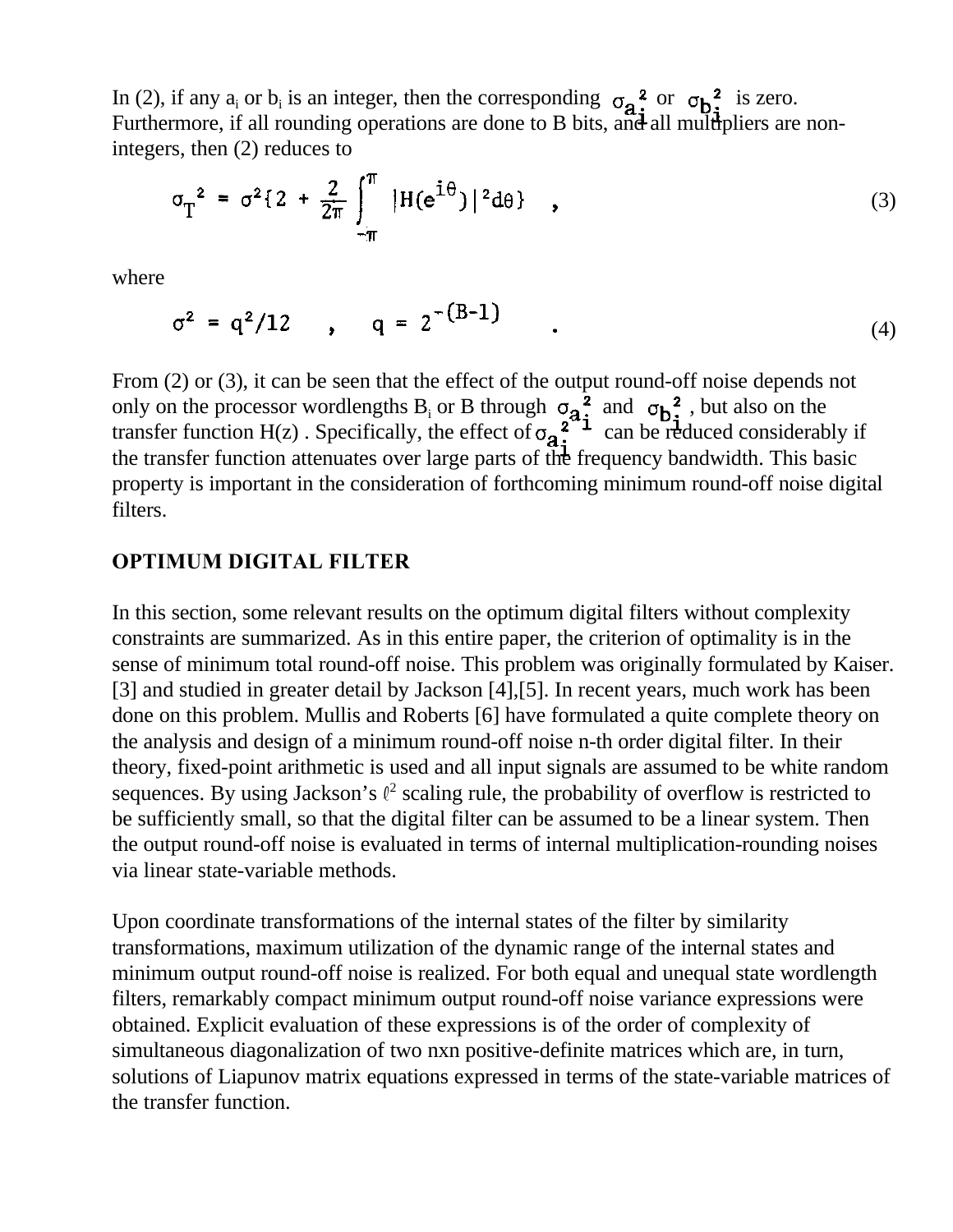For certain applications, such as narrow bandwidth low-pass filtering, the new Mullis-Roberts filters can yield output round-off noise variances many orders of magnitude better than known standard forms. Unfortunately, the complexity of these new optimum filters grows with the order of the filters. Specifically, an n-th order optimum filter generally needs  $(n+1)^2$  multipliers. Thus, an optimum second-order filter  $(n=2)$  requires 9 multiplications.

In the practical realization of such digital filters, either by dedicated hardware or by software in some programmable signal processors, a large number of multiplications is generally objectionable. This can be due to large multiplicative CPU time requirements and/or to the large number of multiplier coefficient memory storage requirements. In the next section, optimum second-order filters subject to practical complexity constraints are presented.

#### **OPTIMUM CONSTRAINED COMPLEXITY SECOND-ORDER FILTER**

In order to motivate the general discussions on optimum constrained complexity secondorder filters, let us reconsider the canonic direct form II realization in Fig. 1 and its roundoff noise model in Fig. 1'. The total output round-off noise variance  $\sigma_T^2$  is given in general by Eq.(2) and for equal processor wordlength by Eq.(3). Suppose  $H(z)$  is a narrowband low-frequency rejection filter on  $[-\theta_{\circ}, \theta_{\circ}]$  with sharp transition regions. This means

$$
|H(e^{i\theta})| \approx 0 \quad , \quad |\theta| \le \theta_0 \ll \pi \quad ; \quad |H(e^{i\theta})| \approx 1 \quad , \quad 0 < \theta_0 < |\theta| \le \pi \quad ;
$$
  

$$
\frac{1}{2\pi} \int_{-\pi}^{\pi} |H(e^{i\theta})|^2 d\theta \approx 1 \quad . \tag{5}
$$

Thus, Eq.(2) becomes

$$
\sigma_{\mathbf{T}}^2 \approx \sum_{i=1}^2 \left( \sigma_{\mathbf{a}_i}^2 + \sigma_{\mathbf{b}_i}^2 \right) , \qquad (6)
$$

and Eq.(3) becomes

$$
\sigma_{\text{T}}^2 \cong 4\sigma^2 \tag{7}
$$

Now, suppose we per-form a "long-hand" division of the numerator by the denominator in Eq.(l). Then,

$$
H(z) = 1 + \frac{c_1 z^{-1} + c_2 z^{-2}}{1 - a_1 z^{-1} - a_2 z^{-2}} = 1 + H_1(z) , \qquad (8)
$$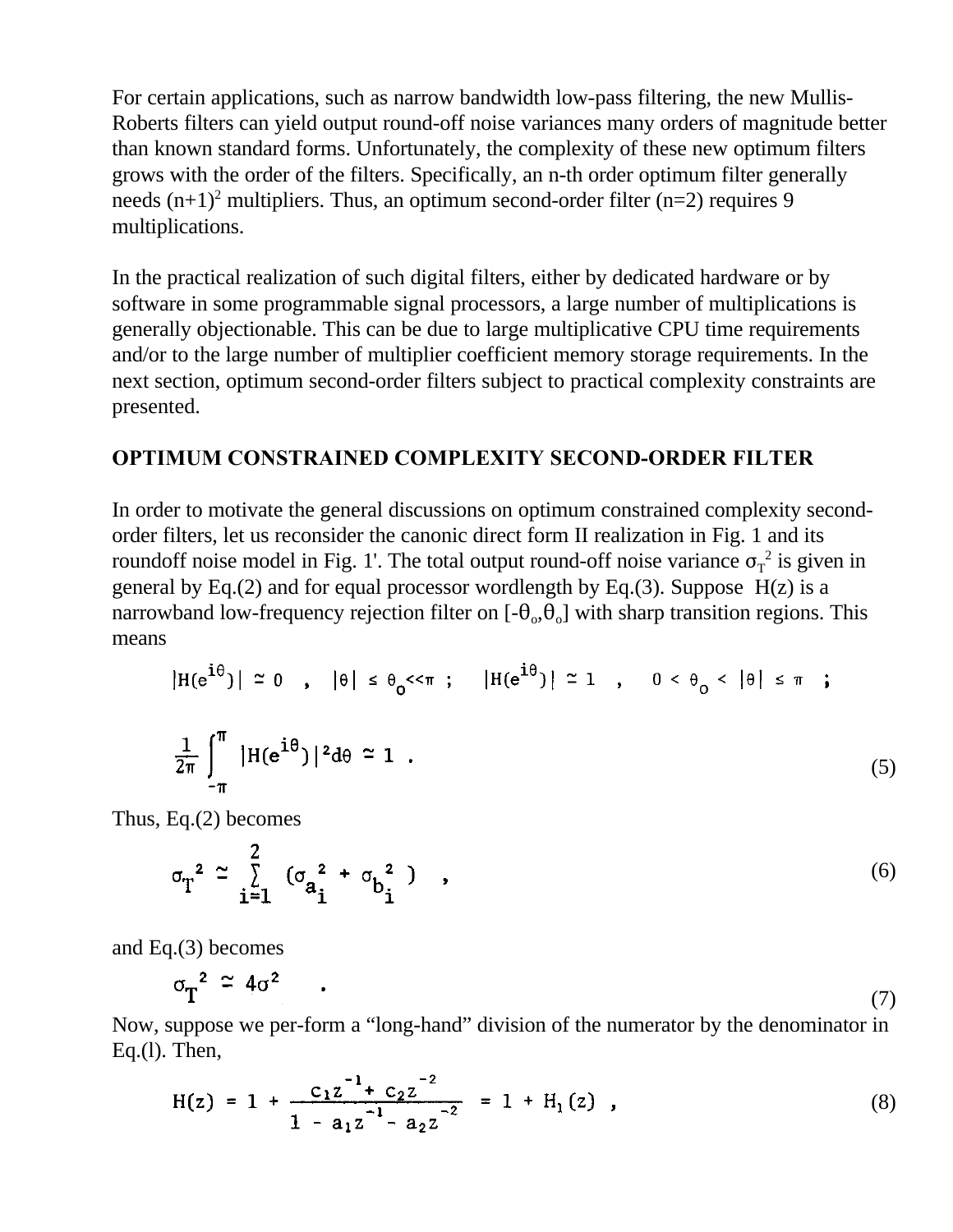$$
c_1 = b_1 + a_1
$$
,  $c_2 = b_2 + a_2$ 

The modified canonic form given by Eq.(8) can be realized in Fig. 2. The corresponding round-off noise model is given in Fig. 2'. Then, the total output round-off noise variance in general is given by

$$
\sigma_{T}^{2} = \sum_{i=1}^{2} \sigma_{c}^{2} + \frac{1}{2\pi} \int_{-\pi}^{\pi} |H_{1}(e^{i\theta})|^{2} d\theta \sum_{i=1}^{2} \sigma_{a}^{2}, \qquad (9)
$$

and for equal processor wordlength, is given by

$$
\sigma_T^2 = \sigma^2 \{ 2 + \frac{2}{2\pi} \int_{-\pi}^{\pi} |H_1(e^{i\theta})|^2 d\theta \} .
$$
 (10)

For the case of the narrow-band low-frequency rejection filter given in Eq.(5), sharp transition regions imply that the poles are near the zeros, and  $c_1 \approx c \approx 0$ . Thus,  $H_1(e^{i\theta}) \approx 0$ for  $|\theta| \ge \theta_0$ . Then,

$$
\frac{1}{2\pi}\int_{-\pi}^{\pi} |H_1(e^{i\theta})|^2 d\theta \approx 0
$$

Thus, Eq.(9) becomes

$$
\sigma_{\text{T}}^2 \approx \sum_{i=1}^{2} \sigma_{\text{c}}^2 \quad , \tag{11}
$$

and Eq.(10) becomes

$$
\sigma_{\text{T}}^2 \approx 2\sigma^2 \quad . \tag{12}
$$

By comparing (6) to (11), we see that the round-off noise introduced by  $\sigma_2^2$  has been filtered by  $H_1(z)$  in the modified canonic form and has not been filtered out  $\mathcal{H}_Y H(z)$  in the canonic direct form II. For the equal processor wordlength case, by comparing (7) to (12), we see that the modified form has a 50% reduction in round-off noise compared to the canonic direct form II.

In this narrow-band low-frequency rejection filter example, if originally  $H(z)$  in Eq. (1) was restricted to an elliptic digital filter, then  $b_2 = 1$  and  $\sigma_{b_2}^2 = 0$ . Thus  $\sigma_{T}^2$  for the canonic direct form II corresponding to  $(6)$  and  $(7)$  becomes, respectively,

$$
\sigma_{T}^{2} \approx \sigma_{b_1}^{2} + \sigma_{a_1}^{2} + \sigma_{a_2}^{2}
$$
, (13)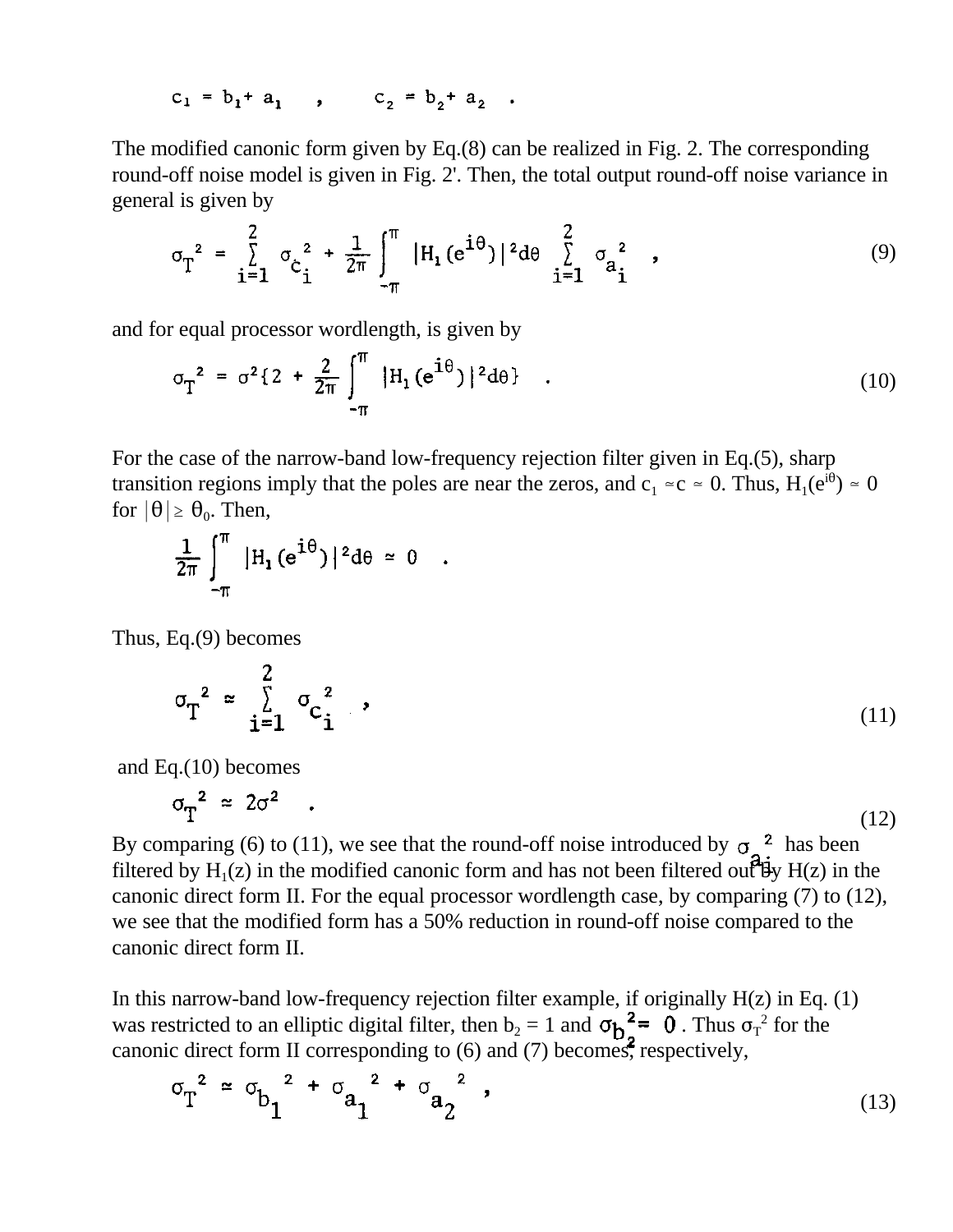and

$$
\sigma_{\text{T}}^2 \approx 3\sigma^2 \qquad (14)
$$

while  $\sigma_T^2$  for the modified form remains that of (11) and (12). By comparing (12) to (14), we see that, for the elliptic filter, the modified form has a 33% reduction in round-off noise compared to the canonic direct form II.

At the more fundamental level, the important point to note is that the canonic direct form II realization given in Fig.1 has the same complexity as that of the modified canonic form in Fig.2 . In each case, we use four multipliers, two unit delays, and four two-input adders. The significance of needing four multipliers instead of nine multipliers, as in the Mullis-Roberts case, is clear for practical implementation.

In the light of the above observations and examples, it is meaningful to find the minimum round-off noise filter subject to a practical constraint of four multipliers. Szczupak and Mitra [7] have shown that, under the restriction of four multipliers, two unit delays, four two-input adders, no products of multipliers appear in the transfer function expression, there are only 15 possible different topological realizations. These realizations are given in Figs.3 4, and 5 of this paper and correspond to those given in the same Figs. 3, 4, and 5 in [ 7]. The basis for the classification of all these realizations into three different figures depends on the way in which the multipliers are extracted. This rather technical detail need not concern us here.

Once the topological connections of these filters are given, then the transfer functions  $H(z)$ can be obtained readily in terms of the coefficients all  $\alpha_1 \alpha_2$ ,  $\alpha_3$  and  $\alpha_4$ . A summary of H(z) is given in Table I below and has also appeared as Table I in [7].

For any specified filter transfer function  $H(z)$ , the round-off noise model discussed above can be applied to the 15 realizations. In general, for arbitrary transfer function, it is not possible to conclude the optimality of any one realization from theoretical considerations. In practice, for a specified  $H(z)$ , we need to perform the evaluation of the total output roundoff noise variances  $\sigma_T^2$  for all 15 realizations and then choose the one with the minimum noise.

For the specific cases of low-frequency rejection filters, with equal processor wordlengths when the rejection bandwidth  $[0, \theta_0]$  becomes arbitrarily small, simple explicit results can be obtained.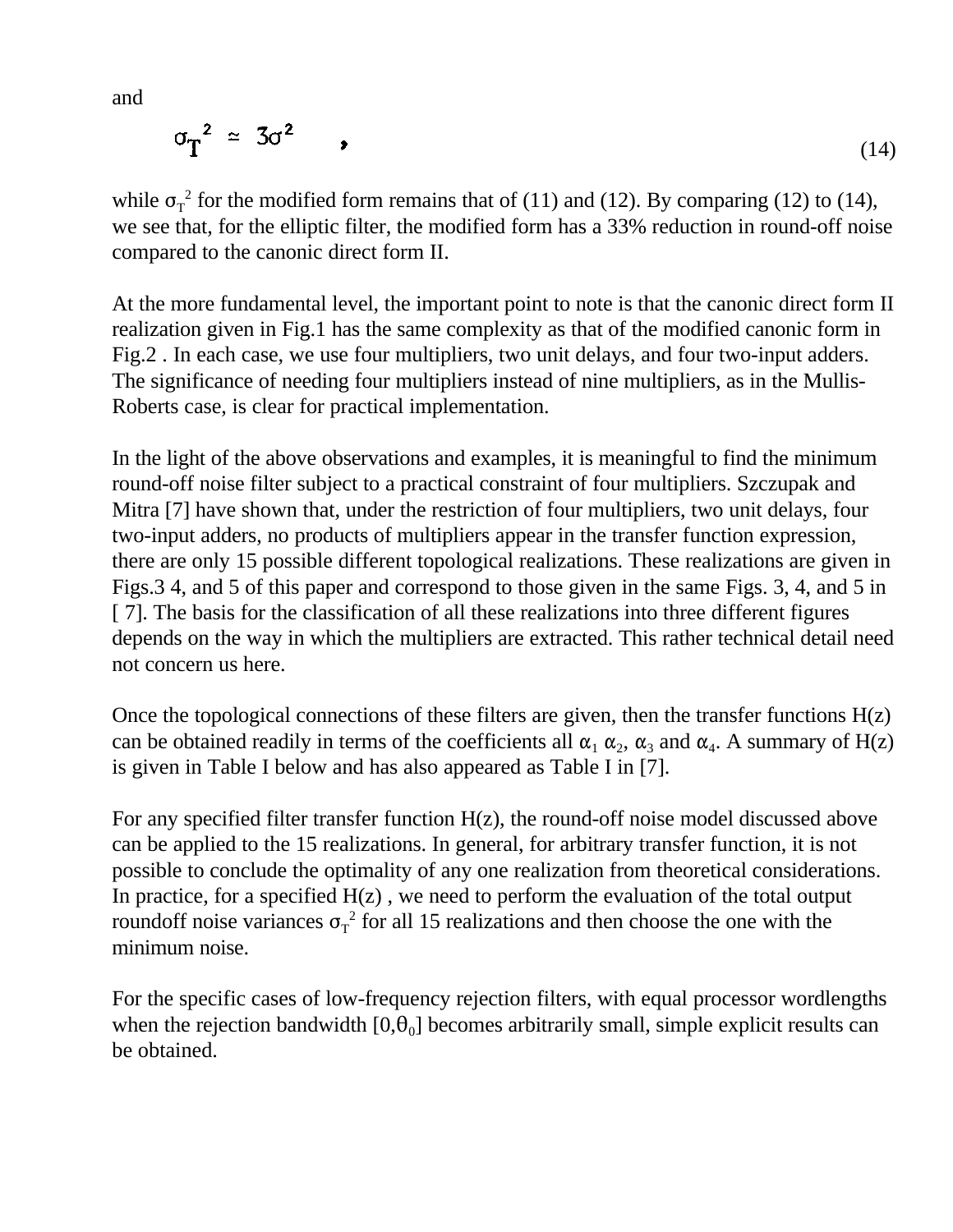| TABLE I: | Figures        | Transfer Function H(z)                                                                                          |  |  |
|----------|----------------|-----------------------------------------------------------------------------------------------------------------|--|--|
|          | 3a; 3c         | $\frac{1 + (\alpha_1 - \alpha_2)z^{-1} + (\alpha_2 - \alpha_4)z^{-2}}{1 - \alpha_3z^{-1} - \alpha_4z^{-2}}$     |  |  |
|          | 3 <sub>b</sub> | $\frac{1 + \alpha_1 z^{-1} + \alpha_2 z^{-2}}{1 - \alpha_3 z^{-1} - \alpha_4 z^{-2}}$                           |  |  |
|          | 3d             | $\frac{1+\alpha_1 z^{-1}+(\alpha_2-\alpha_4)z^{-2}}{1-\alpha_3 z^{-1}-\alpha_4 z^{-2}}$                         |  |  |
|          | 3e; 3f         | $\frac{1 + (\alpha_1 - \alpha_3)z^{-1} + \alpha_2 z^{-2}}{1 - \alpha_3 z^{-1} - \alpha_4 z^{-2}}$               |  |  |
|          | $4a$ ; $4b$    | $\frac{1 - \alpha_3 z^{-1} + (\alpha_2 - \alpha_4)z^{-2}}{1 - (\alpha_1 + \alpha_3)z^{-1} - \alpha_4 z^{-2}}$   |  |  |
|          | 4c; 4e         | $\frac{1 - \alpha_3 z^{-1} + \alpha_2 z^{-2}}{1 - (\alpha_1 + \alpha_3)z^{-1} - \alpha_4 z^{-2}}$               |  |  |
|          | $4d$ ; $4g$    | $\frac{1 + (\alpha_2 - \alpha_3)z^{-1} - {\alpha_4}z^{-2}}{1 - {\alpha_3}z^{-1} - (\alpha_1 + \alpha_4)z^{-2}}$ |  |  |
|          | 4f             | $\frac{1 + \alpha_2 z^{-1} - \alpha_1 z^{-2}}{1 - \alpha_3 z^{-1} - (\alpha_1 + \alpha_4)z^{-2}}$               |  |  |
|          | 5a; 5b         | $\frac{1 - \alpha_3 z^{-1} - \alpha_4 z^{-2}}{1 - (\alpha_1 + \alpha_3)z^{-1} - (\alpha_2 + \alpha_4)z^{-2}}$   |  |  |

THEOREM 1. Consider a narrow-band low-frequency rejection second-order digital filter H(z) denoted by Eq.(1), where the normalized total round-off noise variance ratio  $\sigma_T^2/\sigma^2$ , for equal processor wordlengths, is obtained based on the model given in the second section of this paper. Column 1 of Table II below shows the general case of the  $\sigma_T^2/\sigma^2$ ratio as the rejection bandwidth parameter  $\theta_0$  which approaches zero with  $-2 \neq b_1 \rightarrow -2$ ,  $1 \neq b_2 \rightarrow 1$ ,  $2 \neq a_1 \rightarrow 2$ , and  $-1 \neq a_2 \rightarrow -1$ . Column 2 shows the general elliptic filter results with the assumptions of  $-2 \ne b_1 \rightarrow -2$ ,  $b_2 = 1$ ,  $2 \ne a_1 \rightarrow 2$ , and  $-1 \ne a_2 \rightarrow -1$ . Column 3 represents the special elliptic filter results with assumptions of  $b_1 = -2$ ,  $b_2 = 1$ ,  $2 \ne a_1 \rightarrow 2$ , and  $-1 \neq a_2 \rightarrow -1/$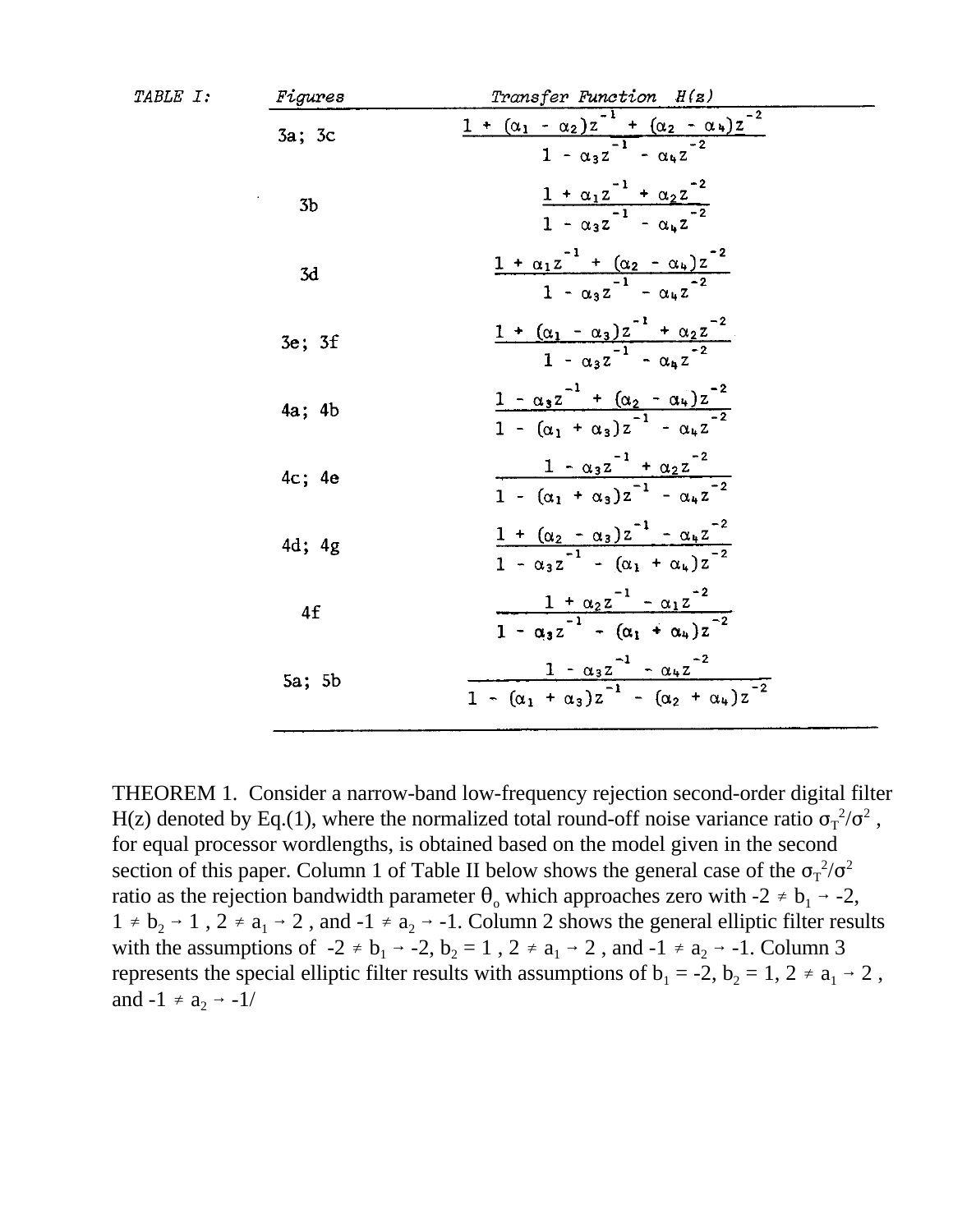|                | 1                                     | $\boldsymbol{2}$                | 3<br>$\epsilon$                    | 4                                  |
|----------------|---------------------------------------|---------------------------------|------------------------------------|------------------------------------|
| <b>FIGURES</b> | GENERAL FILTER<br><b>COEFFICIENTS</b> | ELLIPTIC FILTER<br>COEFFICIENTS | SPECIAL ELLIPTIC<br>FILTER COEFFS. | SPECIFIC REJECT<br>ELLIPTIC FILTER |
| 3a             | $\overline{c}$                        | $\overline{c}$                  | $\overline{c}$                     | 2.18                               |
| 3 <sub>b</sub> | 4                                     | 3                               | 2                                  | 3.18                               |
| 3c             | 2                                     | 2                               | 2                                  | 2.18                               |
| 3d             | 3                                     | 3                               | 2                                  | 3.18                               |
| 3e             | 3                                     | 2                               | 2                                  | 2.18                               |
| 3f             | 3                                     | 2                               | 2                                  | 2.18                               |
| 4a             | 2                                     | 2                               | 2                                  | 2.27                               |
| 4 <sub>b</sub> | 2                                     | 2                               | 2                                  | 2.27                               |
| 4 <sub>c</sub> | 3                                     | 2                               | 2                                  | 2.26                               |
| 4d             | 2                                     | 2                               | $\overline{c}$                     | 2.18                               |
| 4e             | 3                                     | 2                               | 2                                  | 2.26                               |
| 4f             | 3                                     | 3                               | 2                                  | 3.18                               |
| 4g             | 2                                     | 2                               | 2                                  | 2.18                               |
| 5a             | 2                                     | 2                               | $\overline{c}$                     | 2.26                               |
| 5 <sub>b</sub> | 2                                     | 2                               | 2                                  | 2.26                               |

## **TABLE II.** Normalized total output round-off noise variance ratios  $\sigma_T^{-2}/\sigma^2$ **of equal processor wordlengths for various cases of narrowband low-frequency rejection fitters.**

Several comments can be made on the results presented in Table II. The  $\sigma_T^2/\sigma^2$  ratios in Columns 1, 2 and 3 can take values of 2, 3 and 4 . In Column 4, results are given for a specific second-order elliptic digital filter when  $H(\theta)$  has 1 dB ripple in the pass-band of  $[0.028\pi,\pi]$ , and has a rejection of greater than -39 dB on  $[0,0.004\pi]$ . The filter coefficients for this specific filter are  $b_1 = -1.99999$ ,  $b_2 = 1$ ,  $a_1 = 1.91016$ , and  $a_2 = -0.91699$ . For this example, a minimum  $\sigma_T^2/\sigma^2$  ratio of 2.18 is obtained. From all the results in Table II, it seems that the realizations given by 3a and 3c are optimum in the sense of minimum round-off noise generation for low-frequency rejection purposes. It is interesting to note that realization 3a is indeed the modified canonic form presented in Fig. 2. The canonic direct form II, which is realization 3b, is not optimum for lowfrequency rejection filtering purposes.

# **CONCLUSION**

In this paper, we studied the minimum round-off noise second-order digital filtering problem under the practical complexity constraints of four multipliers, two delays, and four two-input adders. For purposes of narrow low-frequency rejection filtering, explicit optimum realizations are obtained. Of course, all the results obtained here are based on the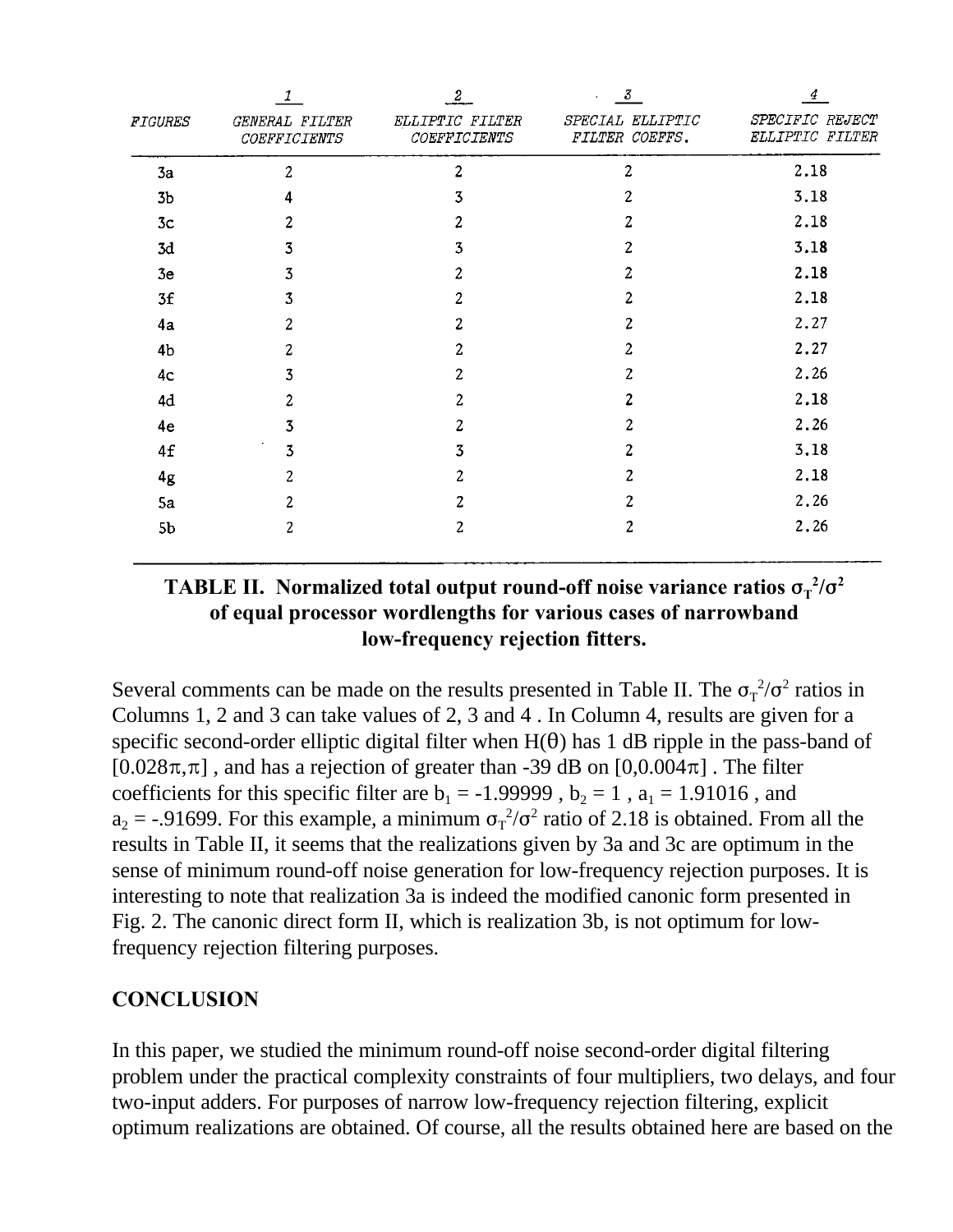simple linear random model where all round-off errors are uncorrelated with the data. In principle, these assumptions lead to optimistic round-off noise variances. Considerable simulations have been done on these 15 realizations. While the simulated round-off noise variances are indeed larger than that evaluated from the simple analytical model, the relative ordering of the advantages of the realizations appears to be still preserved. That is, for low-frequency rejection filtering applications, simulation results still indicate realizations 3a and 3c to be optimum. More detailed results on minimum round-off noise digital filter under practical constraints will be presented in later publications.

# **ACKNOWLEDGMENTS**

The author wishes to thank Mr. T. Brukiewa and Mr. C. Stirman of HAC for technical discussions and support of this work. The author also wishes to thank Mr. F. Pollara-Bozzola of UCIA for technical discussions and computation of the results in Column 4 of Table II.

## **REFERENCES**

- 1. Oppenheim, A.V., and R.W. Schafer, *Digital Signal Processing*, Prentice-Hall, Englewood Cliffs, NJ, 1975.
- 2. Rabiner, L.R., and B. Gold, *Theory and Application of Digital Signal Processing*, Prentice-Hall, Englewood Cliffs, NJ, 1975.
- 3. Kaiser, J.F., "Some Practical Considerations in the Realization of Linear Digital Filters," *Proc.3rd Ann. Allerton Conf. on Circuits and System Theory*, 1965, pp.621- 633.
- 4. Jackson, L.B., "On the Interaction of Round-Off Noise and Dynamic Range in Digital Filters," *Bell System Tech.J., 49* (1970) pp. 159-184.
- 5. Jackson, L.B., "Round-Off Noise Analysis for Fixed-Point Digital Filters Realized in Cascade or Parallel Form," *IEEE Trans. Audio and Vectroacoustics, AU-18* (1970) pp. 107-122.
- 6. Mullis, C.T., and R.A. Roberts, "Synthesis of Minimum Round-Off Noise Fixed Point Digital Filters," *IEEE Trans. on Circ. and Syst., CAS-23* (1976) pp. 551-562.
- 7. Szczyupak, J., and S.K. Mitra, "Digital Filter Realization Using Successive Multiplier-Extraction Approach," *IEEE Trans.Acoust., Speech, Sig.Proc., ASSP-23* (1975) pp.235-239.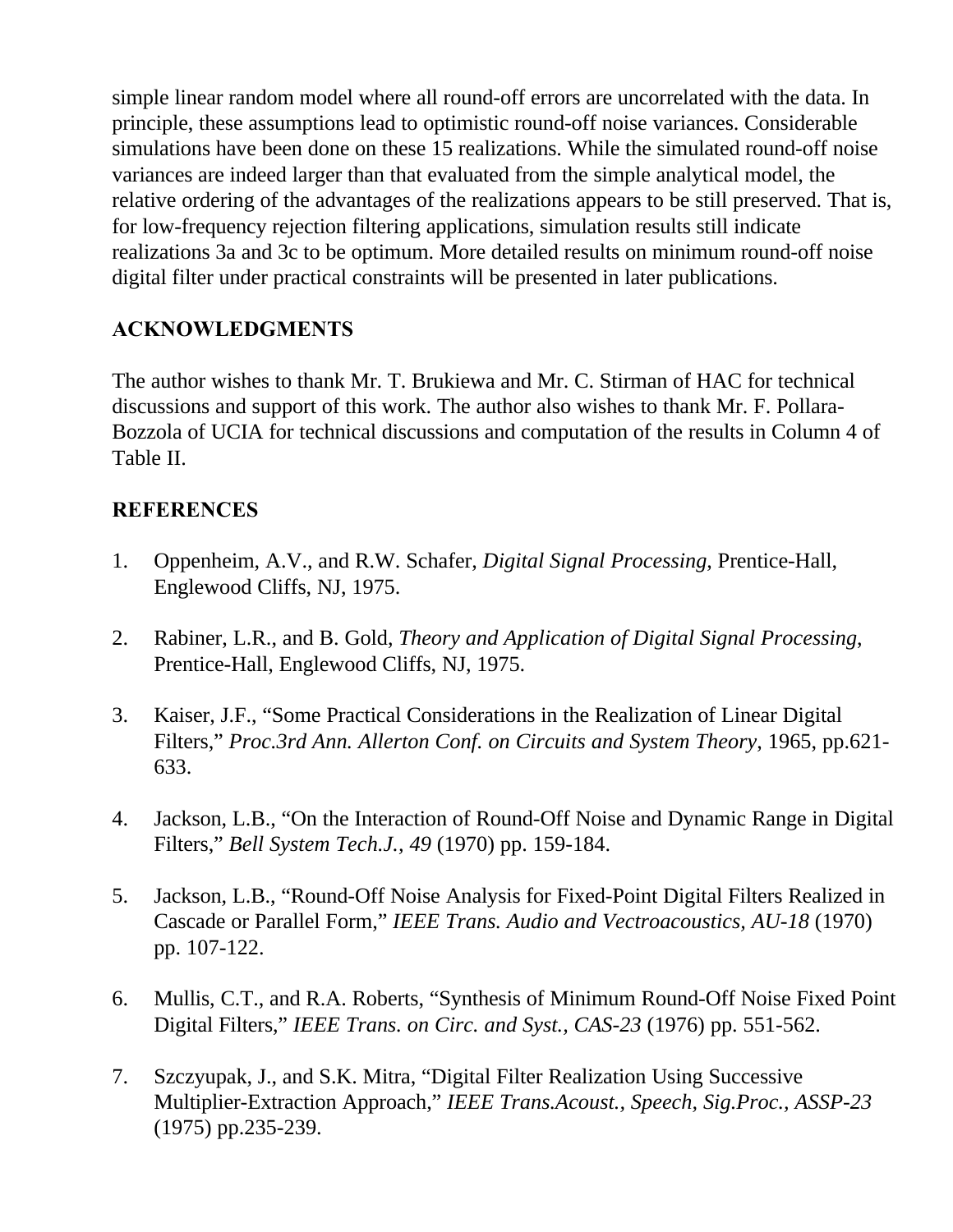

**Realization. for Figure 1.**



**FIG. 1. Canonic Direct Form II FIG.1'. Round-off Noise Model**





**FIG.2. Modified Canonic Form FIG.2'. Round-Off Noise Model** for Figure 2.